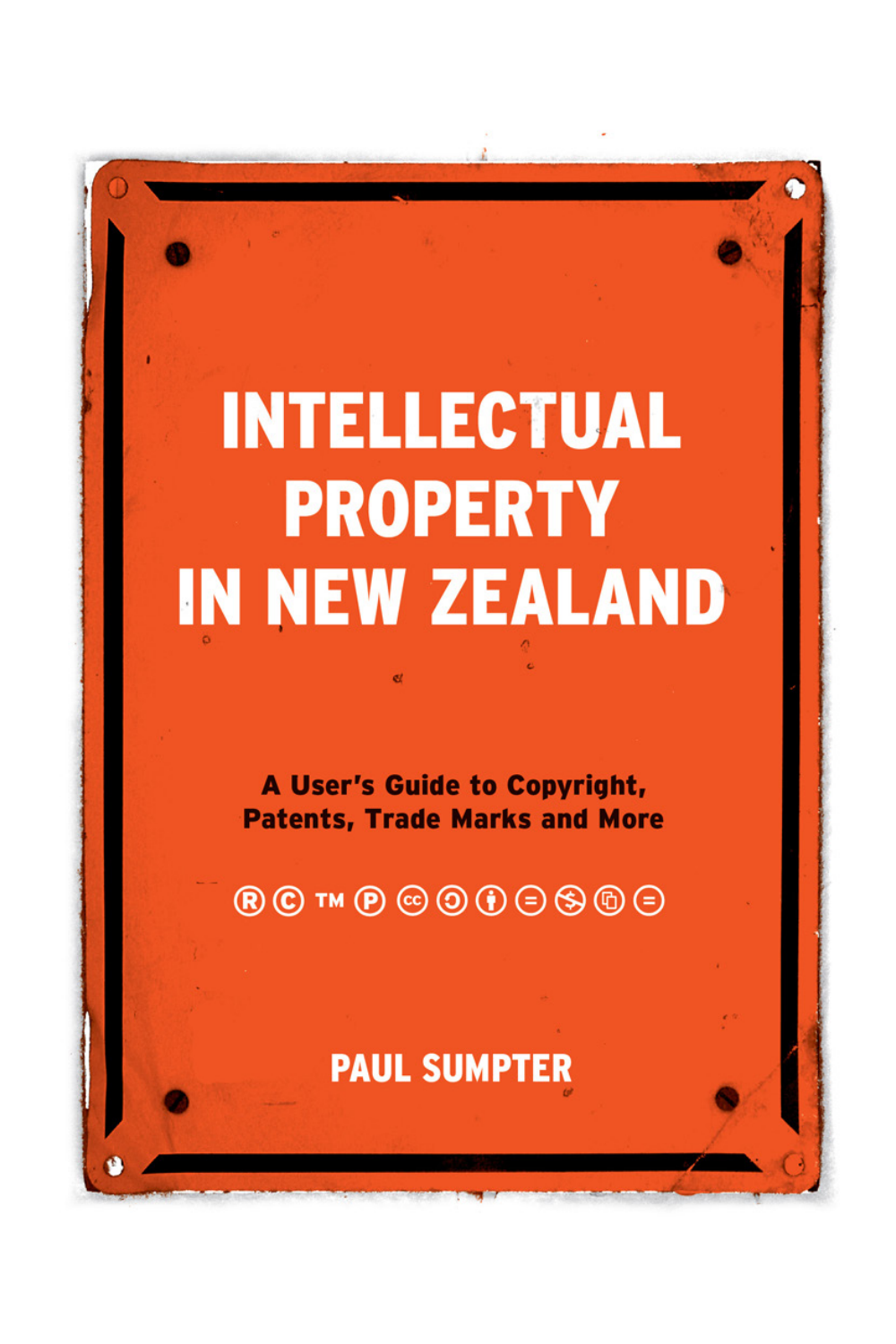From small businesses filing patents to designers protecting their copyright, from a company's logo being ripped off by a competitor to a blogger posting photographs, New Zealanders encounter knotty intellectual property issues every day.

This handy little book, written by one of the country's leading intellectual property lawyers and author of the major texts on the subject, is an accessible introduction to patents, trade marks, copyright and other key elements of IP. Aimed at non-lawyers looking to understand basic concepts and key issues, the book will be a guiding light through the often murky waters of intellectual property law. What can be patented? Do you have to register a trade mark? How does copyright work on the internet?

Tackling common questions in concise and accessible prose, **Intellectual Property in New Zealand: A User's Guide** should sit on the desk of entrepreneurs and designers, journalists, inventors and many more across New Zealand. Costing about three minutes of a lawyer's time, it's worth owning.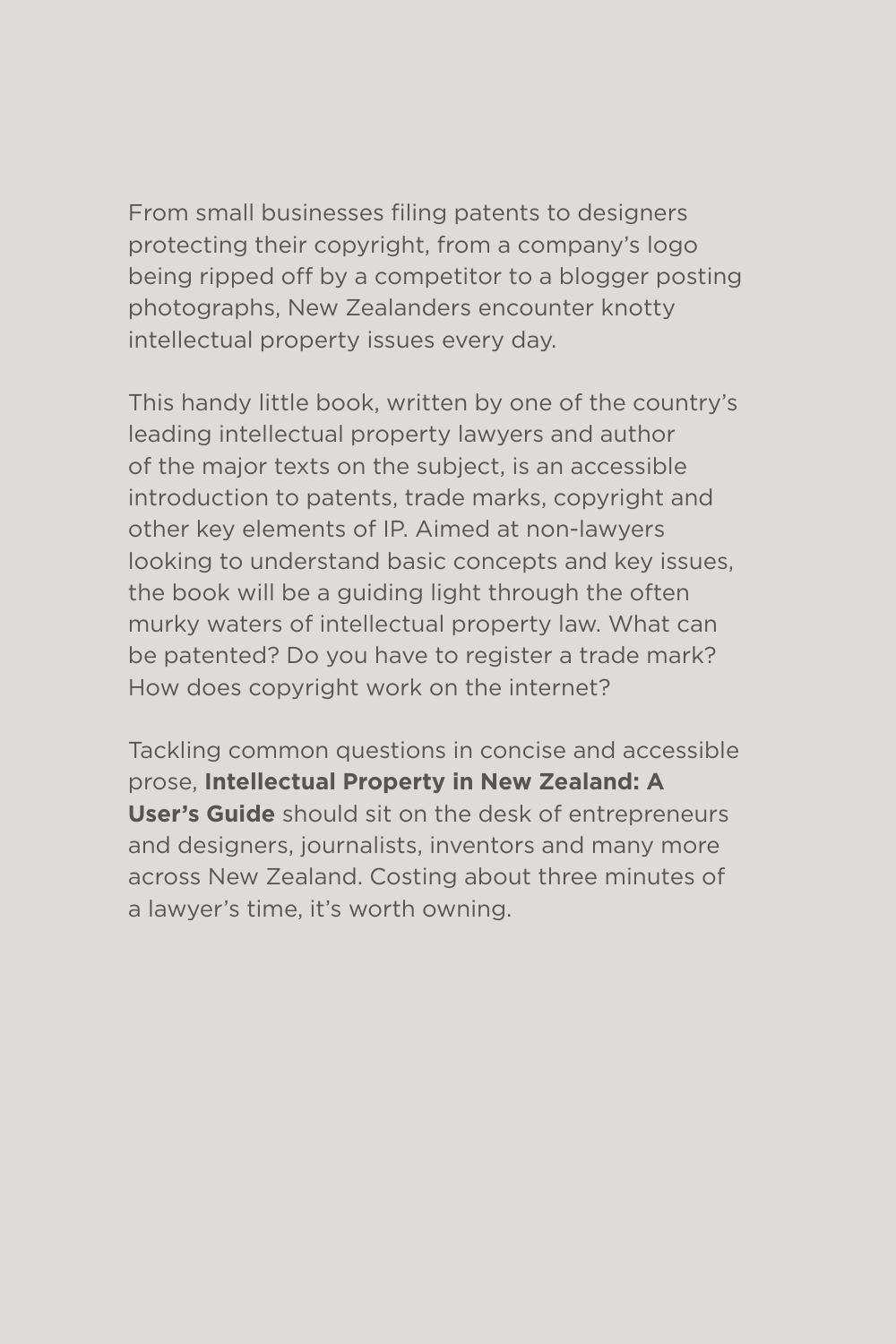**Paul Sumpter** holds a senior academic position at the University of Auckland in the Faculty of Law where he teaches undergraduate and postgraduate intellectual property law. He also teaches a biotechnology intellectual property law course for post-graduate science students. Paul is a barrister and solicitor and a registered patent attorney.

He is concurrently a consultant with Chapman Tripp and has more than 35 years' experience advising clients in all aspects of intellectual property including trade mark conflicts, copyright infringement, trade secrets, patents and licensing.

Paul was appointed to the Copyright Tribunal of New Zealand in 2004. He serves on the Trans-Tasman committee of the Intellectual Property Society of New Zealand and Australia (IPSANZ), and is a member of the New Zealand Law Society (NZLS) committee for legislation issues. He is a registered patent attorney and Fellow of the New Zealand Institute of Patent Attorneys.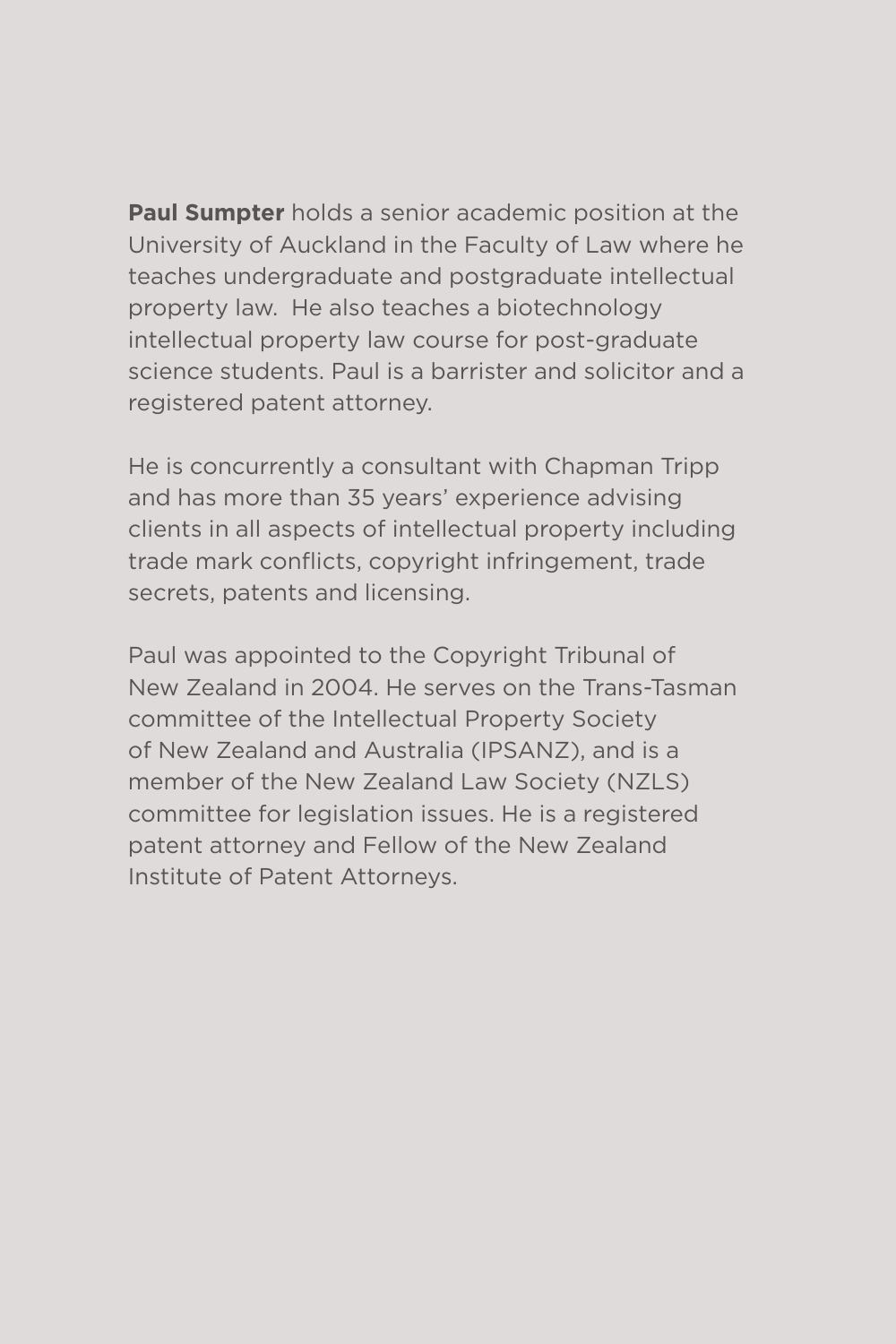## **Contents**

Preface and acknowledgements

Introduction

Brands

Patents

Copyright

Confidential information

A miscellany of intellectual property laws

Select bibliography

Index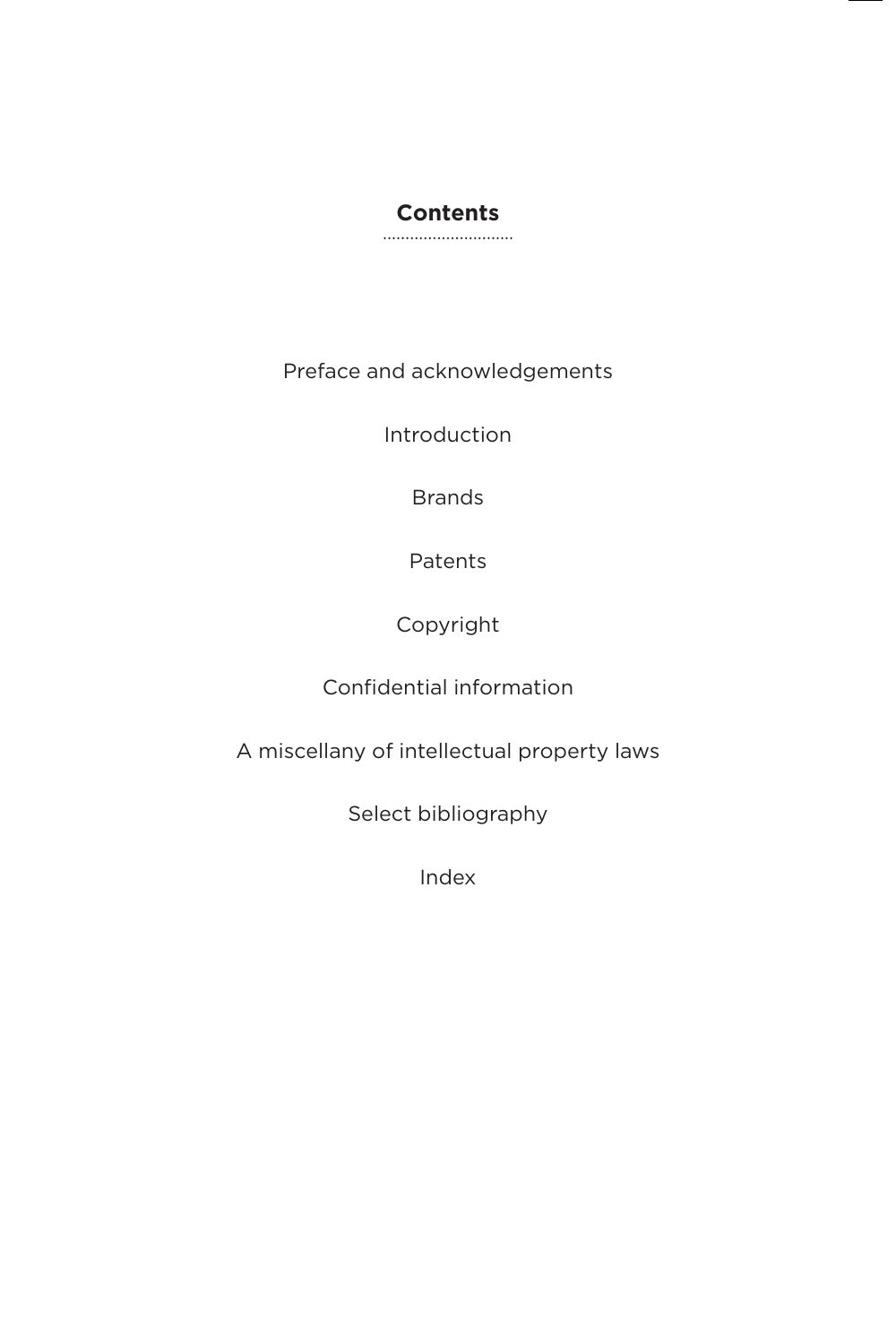# **Introduction**

#### **What is intellectual property?**

Not long ago, intellectual property was a fairly mysterious subject to many people. A relatively small group of lawyers specialised in IP law, and patent attorneys dealt with patents and trade marks. But towards the end of the twentieth century, the phrase started to gain traction and began cropping up in media reports. These days the term intellectual property or 'IP' is almost as likely to be heard on talk-back radio as it is at law school. The impact of digital technology and the Internet and the growing economic importance of intellectual property laws have undoubtedly been pivotal to the rise in mainstream awareness of this area of the law.

Intellectual property laws are said to be protections for creations of the human mind. Usually these protections are bestowed by laws passed through Parliament (known as statutes or legislation). However, judges in the courts have also created some of the law over a long period of time – generally in England (this type of law is called 'common law').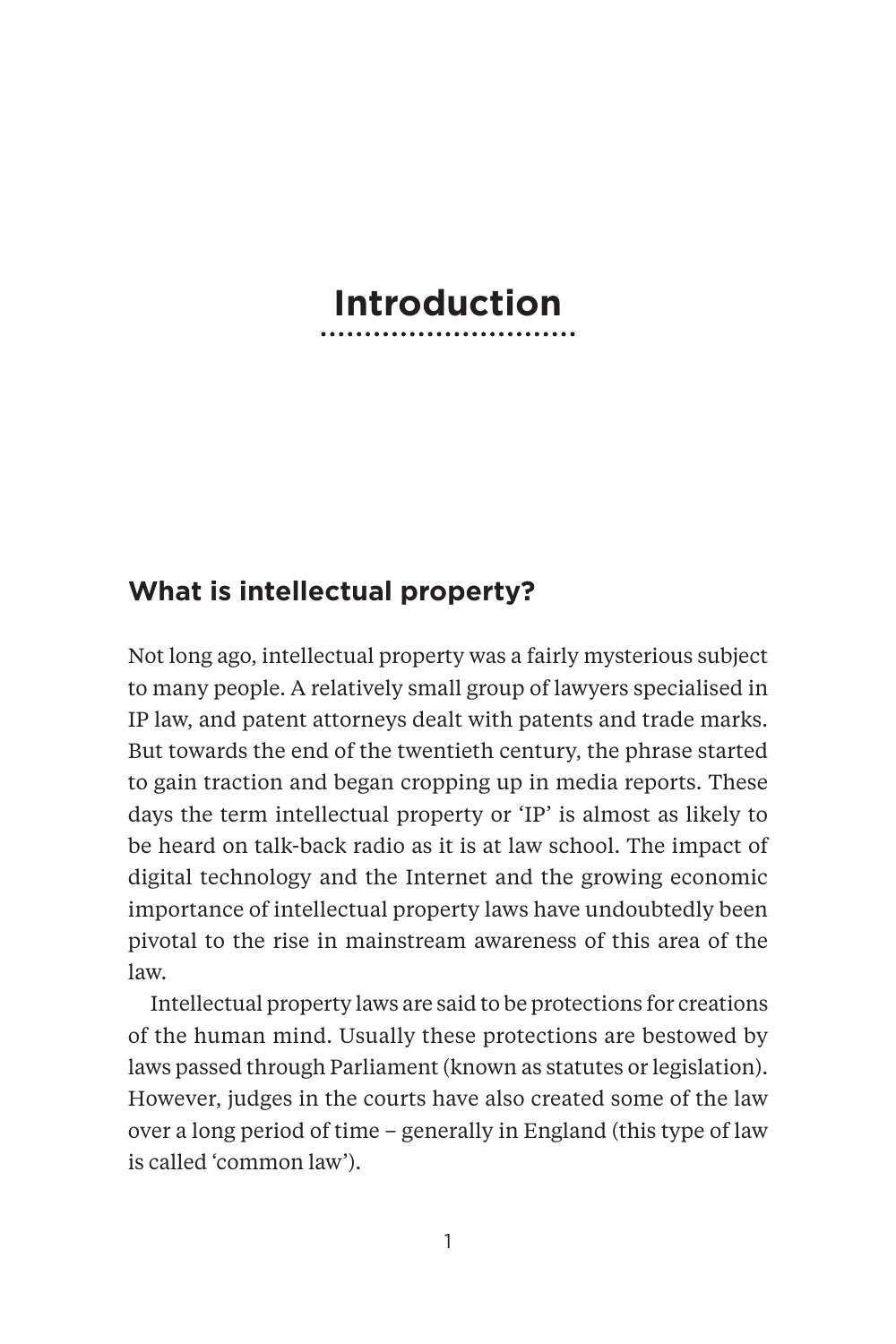The main IP laws are:

- **•** trade marks, which protect brand identity, covered in the chapter entitled **Brands;**
- **•** inventions covered by a patent, dealt with in the chapter entitled **Patents;**
- **• Copyright,** which deals with a vast array of items and provides broad-brush protection for a particular creative output but not the ideas contained within it.

These three areas are covered by specific statutes (and brands have additional common law protection). They are characterised, as the umbrella name suggests, by the fact that they give rise to property rights. This property is not of course physical; it is intangible.

A fourth key IP law is the protection of undisclosed **Confidential Information.** This is not really a property right and nor is there a specific statute that deals with it.

In addition there are a raft of less commonly encountered laws, in some cases closely linked to the laws above. These include laws about registered designs, plant variety rights, geographical indications and certain cultural protections sought by indigenous people such as Māori. These are covered in the chapter entitled **A Miscellany of IP Laws**.

## **Rationale**

Why do we have intellectual property laws? One justification is based on the biblical notion of reaping where you have not sown. If someone has come up with a useful idea through time, effort and creative thought then they, and not some 'copy-cat', should enjoy the fruits of that labour. Sometimes you can still see references to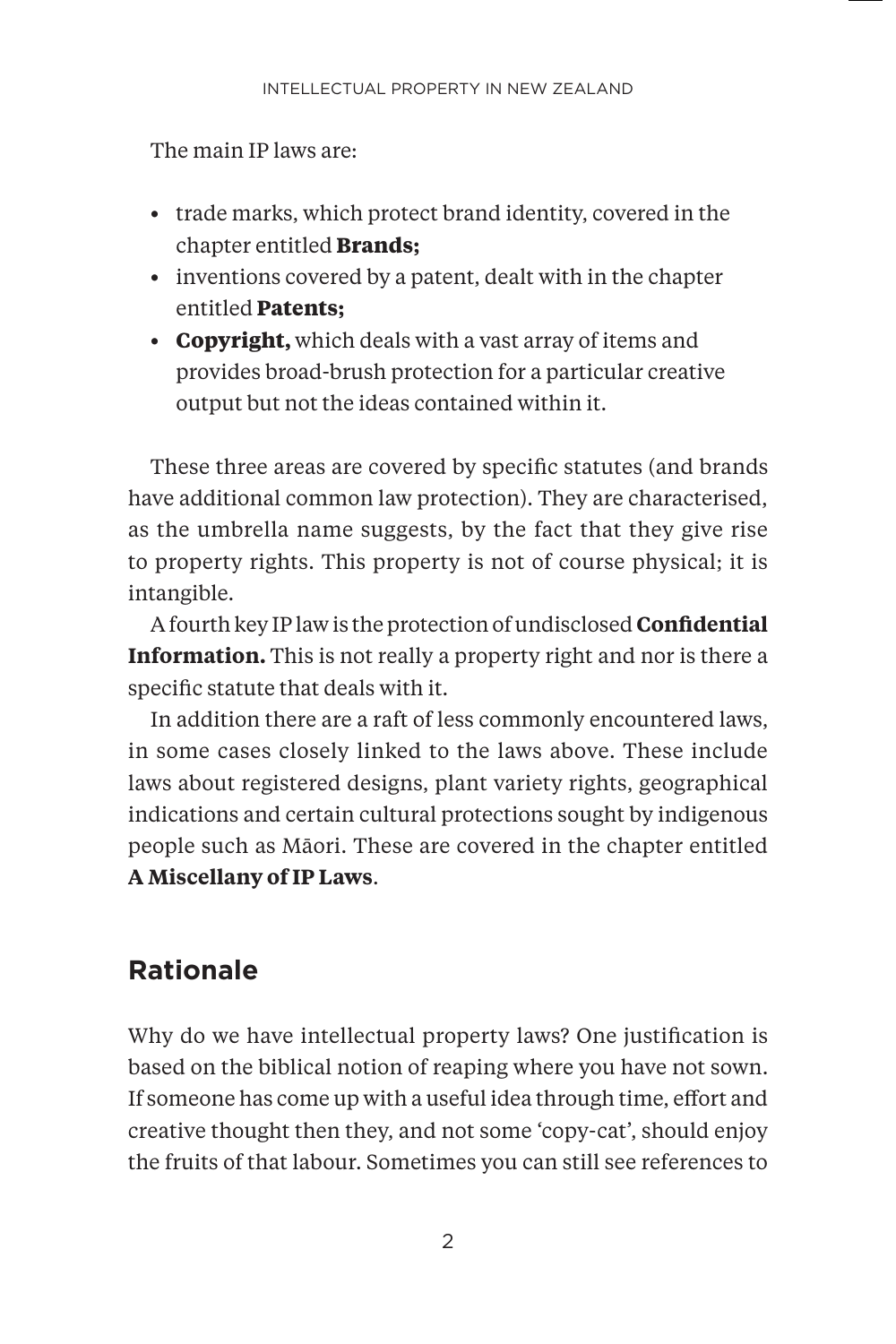# **Brands**

**1.**

Branding is a very old business. Prehistoric murals depicting bison painted during the late stone or early iron ages are said to show signs on their flanks to prove 'ownership'. The Romans and Egyptians also knew something about the power of brands, with potters placing a distinctive mark on their work and inferior potters occasionally imitating the mark of the master. In the Middle Ages in England guilds of merchants and craftsmen made sure that 'Sheffield' was proudly marked on their knives to indicate origin and quality. But it was during the industrial revolution that trade marks came into their own.

Take soap. Originally shopkeepers would cut off nondescript greyish coloured chunks for their customers. But once improved manufacturing processes stabilised quality, big merchants began to see the potential for selling soap to the new urban masses. A distinctive brand became critical to the business. Men like Lever in England and Procter and his partner Gamble in the United States understood the appeal of an evocative name to sell the humble bar of soap. 'Sunlight' and 'Ivory' were amongst the very first trade marks to be registered in the late nineteenth century in England and the United States. The modern age of the brand had begun.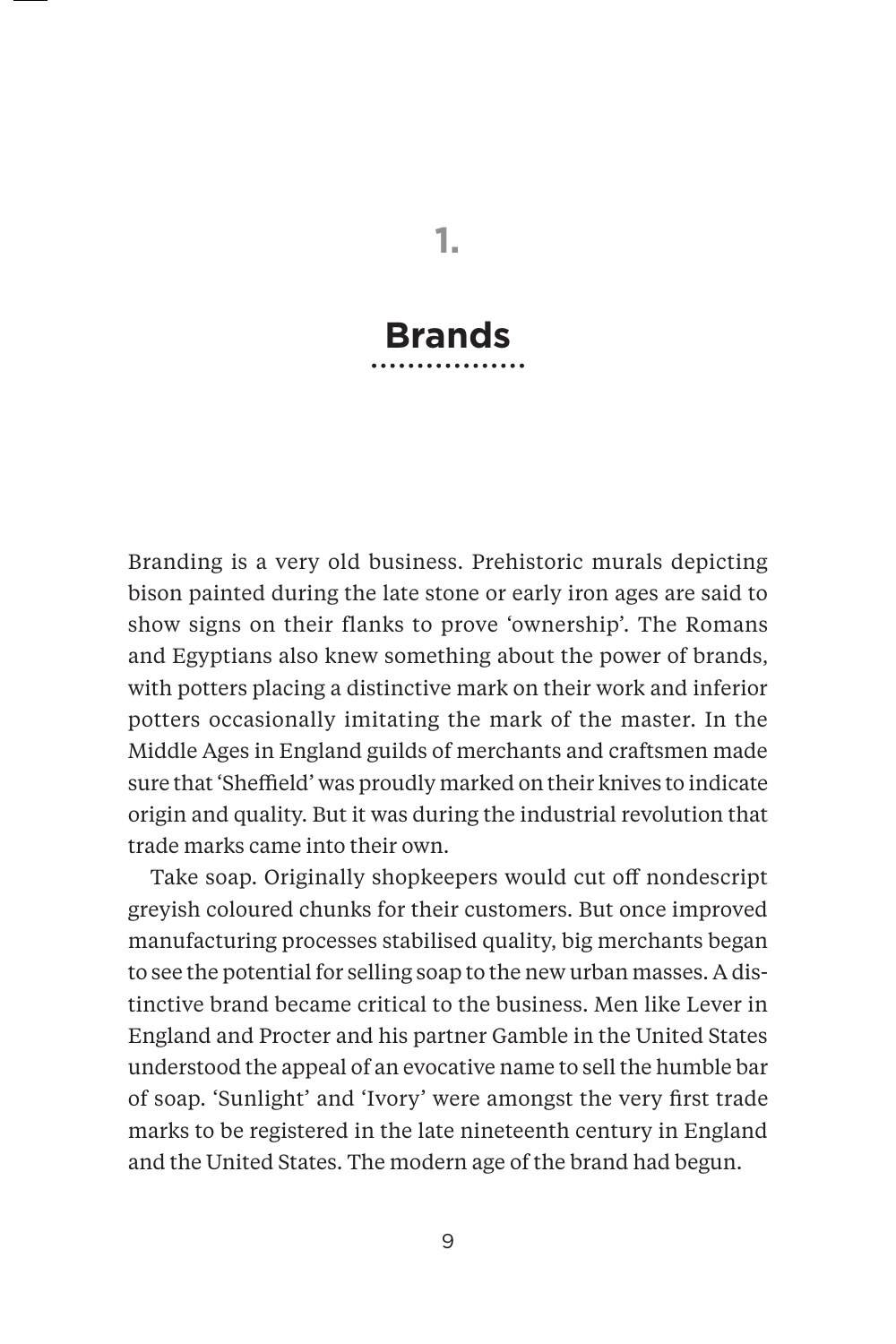No sooner had merchants begun promoting their brands than imitators started to cash in. Soon after that the lawsuits began. Such cases led judges to develop the early law around trade marks. This common law, which would grant a remedy if it could be shown that another trader had copied a mark, became known as 'passing off'. In the 1870s, alongside common law, the English Parliament enacted a statutory system whereby applicants could register their rights in a trade mark. Along with bumblebees and rabbits the early New Zealand colony imported both the common law of passing off and the statutory trade mark registration system from the mother country.

The first proper trade marks legislation in New Zealand was enacted in 1908. The current law is the Trade Marks Act 2002. Up until the 2002 legislation the requirements for registration were extremely technical. Only a limited number of trade marks could qualify. Passing off continued to play a hugely significant role in protecting what are called 'non-traditional' marks, such as colours and shapes. In 1984, for example, the English House of Lords declared that The Coca Cola Company could not register the shape of its bottle. They said that the powerful United States corporate was attempting to obtain an 'unwarranted' monopoly which should only be gained through registration as a design or through some patent.

But that is all 'old hat' now and pretty much anything is capable of registration under the Trade Marks Act 2002 so long as it meets the rules.

A quick word on terminology. Trade mark, trade name, brand name or brand are words that can all be used interchangeably. The legislation uses trade mark (or trademark as the Americans prefer).

This chapter covers both the system for registration of marks and protection of unregistered marks, as follows: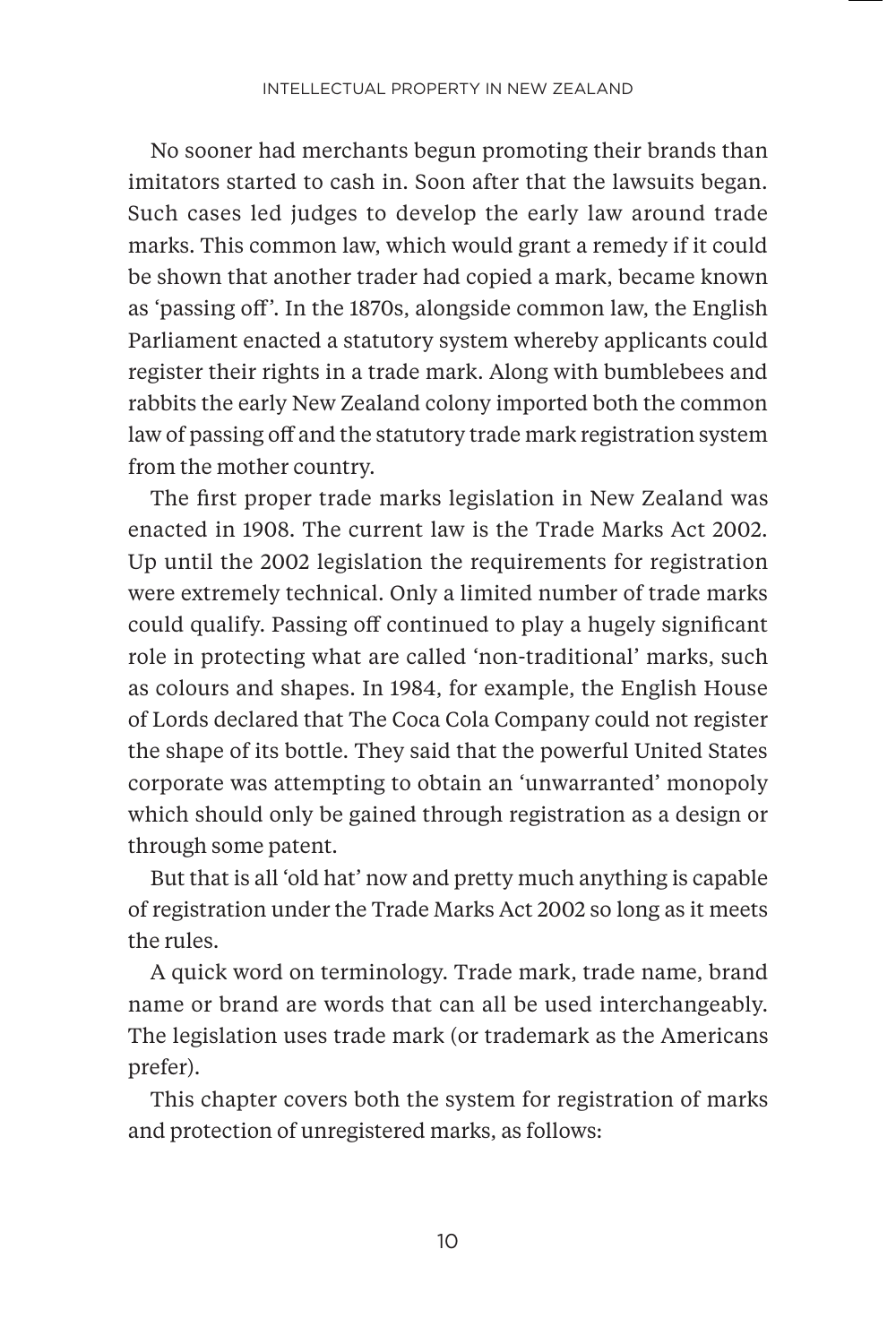- **• Registered trade marks**
	- Registration process
	- Rights of a trade mark owner
	- Attacking or defending a registered trade mark
- **• Protection of unregistered trade marks**
	- Passing off and the Fair Trading Act
	- Establishing a reputation or 'goodwill'
	- Establishing confusion or misrepresentation

The chapter concludes with a discussion of some **brand issues in the twenty-first century**.

### **Registered trade marks**

#### The registration process

If someone is already using a trade mark in business or has coined a new trade mark that they want to use then they can apply online to the Intellectual Property Office of New Zealand (IPONZ) to register that mark. IPONZ will examine the application against two main criteria set out in the Trade Marks Act: 'absolute' grounds of refusal (sections 17 and 18) and conflicts with earlier marks (section 25). If the trade mark passes those tests it is then accepted and published in the Patent Office Journal (an electronic publication) and for three months from the date of publication anyone may oppose the registration of that mark by filing a formal notice of opposition.

If no opposition is filed or an opposition is unsuccessful, the mark is registered and a certificate of registration sent to the happy applicant.

Trade mark registration initially lasts ten years but can be renewed for ten-year periods. Registration can last forever so long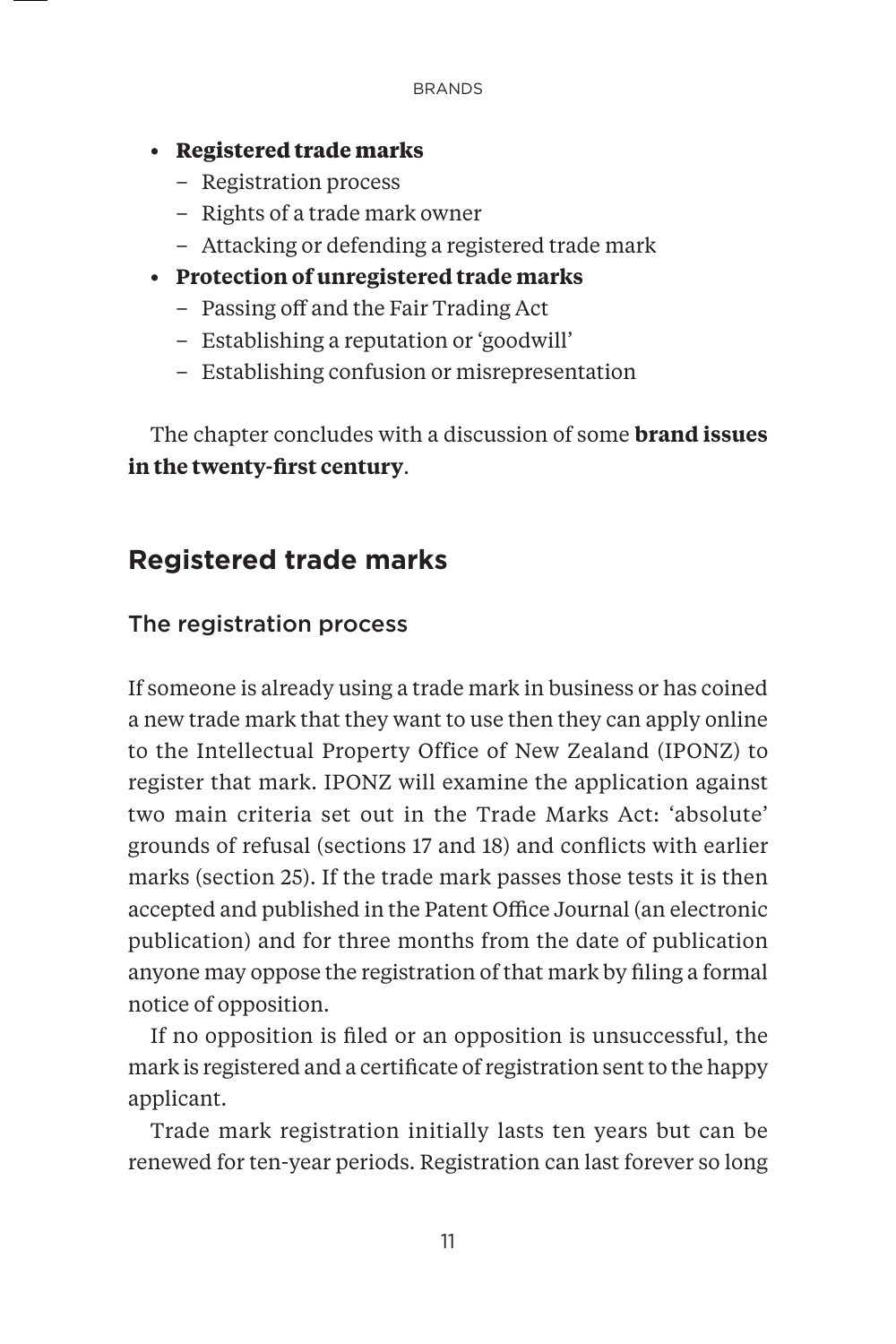as renewal fees are paid and no one applies to remove it from the register, say, on the grounds of non-use. The trade mark is a potent monopoly because registration grants to the owner the *exclusive* right to use that mark for the goods and/or services registered.

The trade mark application form looks beguilingly simple. But in fact it is easy to come unstuck. There are three important parts to get right.

The applicant must be the person or legal entity who is going to either use the trade mark or own the mark and grant permission to someone else to use it. Generally, someone in business will incorporate a company and the company would be the logical applicant. But a sole trader could file under his or her own name or as a partnership (putting down all the names of the partners in the application form). In the case of a group of inter-related companies it is sensible to have the principal company owning the mark even though a subsidiary might actually be making the widgets sold under that registered mark. So long as the principal company controls the subsidiary then all is well.

A trade mark is defined in the legislation as a 'sign' which can be represented graphically and which can distinguish the goods or services of one person from another. A sign can be (non-exhaustively) colours, shapes, smells, sounds and tastes as well as more traditional things such as words, numerals and logos. A word is easy enough to identify but much greater issues can arise if the mark is a colour or, more problematically, a taste or a smell. Not only may it be difficult to register these 'non-traditional' signs (see descriptiveness objection below) but there might also be an issue over providing IPONZ a graphical representation. For a colour the Pantone code will usually do, though sometimes a description of what the colour is applied to is required. A proper drawing of a shape mark should be acceptable while for sounds, tastes or smells expert help will be needed.

The description of the goods or services to which the mark will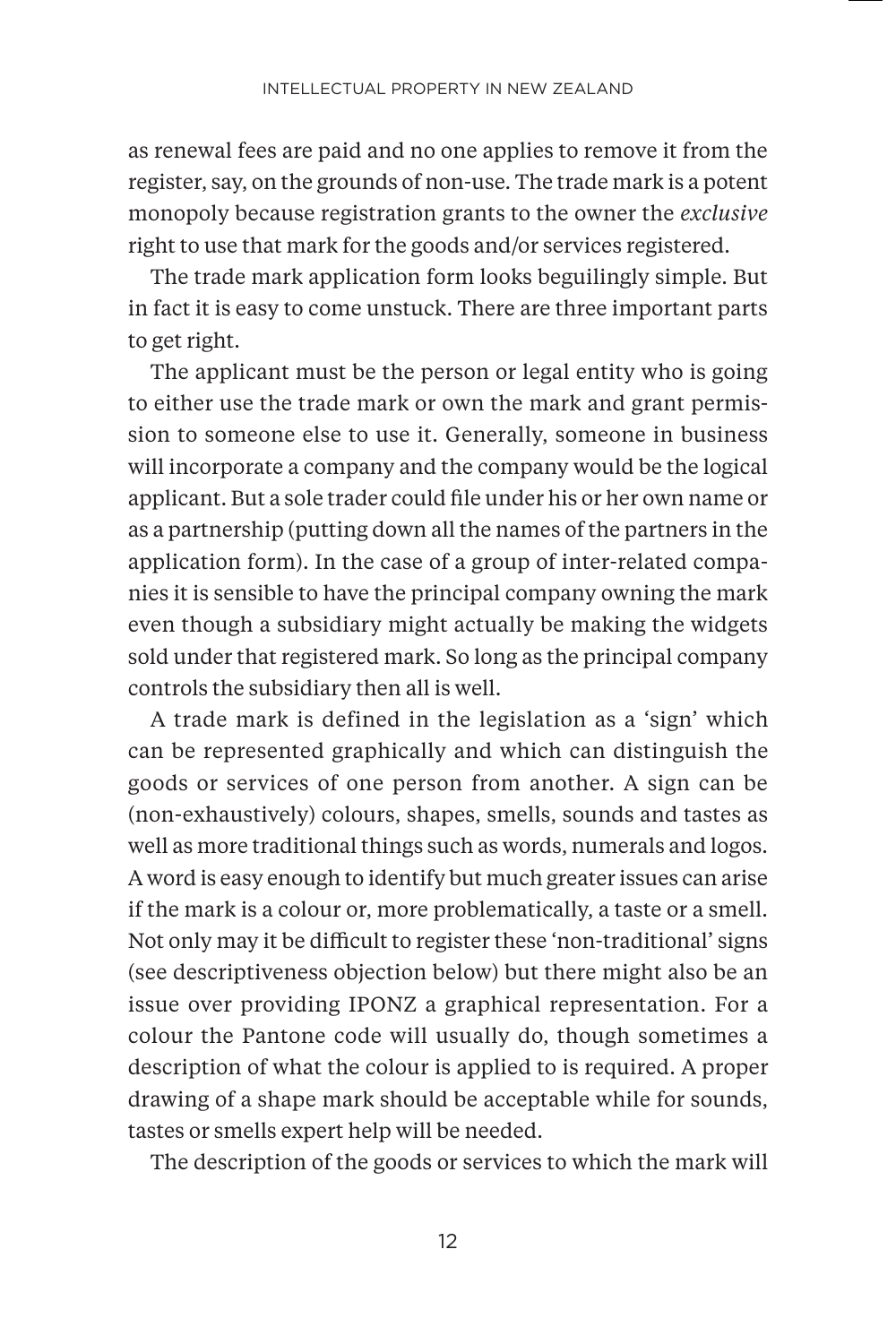apply should be reasonably concise – those for which the mark is currently used or is expected to be used in the near future. The IPONZ classification system divides all the goods and services under the sun into 45 classes and applying under the right classes for the right products is critical. If the description of goods or services applied for is too general IPONZ will raise an objection.

For those determined DIY people an essential reference is the Practice Guidelines found at the IPONZ website (www.iponz. co.nz). Registering a trade mark has enough potential potholes that it is usually preferable to instruct a professional such as a patent attorney or lawyer well-versed in trade mark law.

#### *Assessment of the trade mark application*

IPONZ gives each application a number and a date. The date is all-important because trade mark registration is a first come, first served system. The only way that someone can trump the date is if they have filed for registration overseas and then filed their application (for the same mark with the same details) in New Zealand within six months of the foreign filing date. In this scenario the foreign applicant can claim priority from the original home filing date.

The IPONZ examiner will assess the application in two key areas, issue a compliance report and set a deadline for response.

The first key area is known as the 'absolute' grounds for refusal, which includes trade marks that are deceptive, offensive or made in bad faith.

The trade mark can be intrinsically deceptive: including the word 'Marlborough' in relation to a wine product using grapes grown in Northland, for example. An objection can also be raised under this ground against trade marks which are not registered but which have a reputation in New Zealand whether through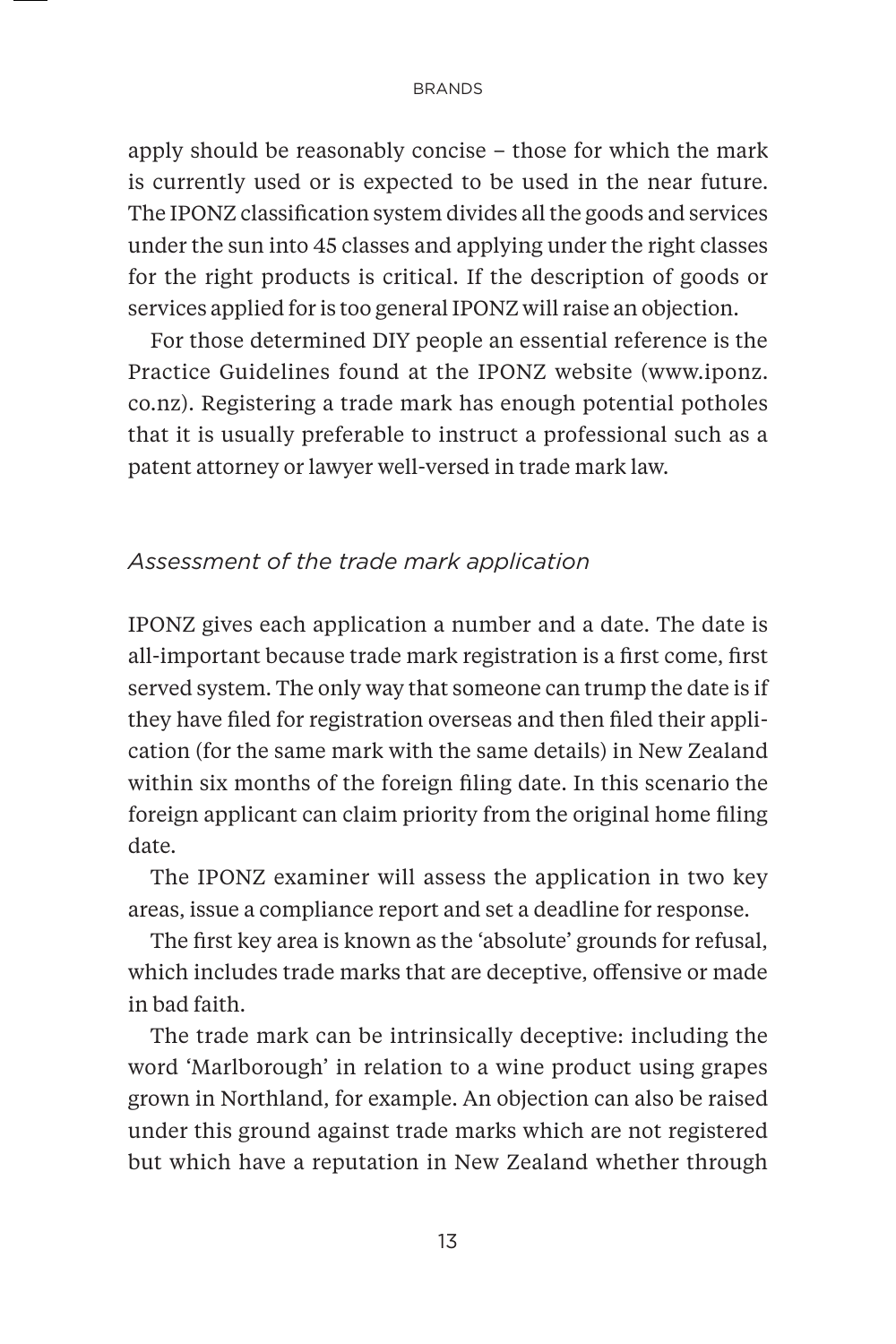use here or through spillover advertising from overseas. In an oft-quoted law case (*Pioneer Hi-Bred Corn v Hy-Line Chicks*, 1978), an Australian company registered the brand Hy-Line in New Zealand for live poultry but had copied the brand of a major United States poultry company which sold worldwide though not yet in New Zealand (or Australia). Unfortunately for the Australian company, New Zealand poultry farmers knew of the US brand name through trade magazines and this made the Australian company's mark 'deceptive' (because a significant number of people in the particular industry might be confused). It was removed from the register on the application of the US corporation.

The Trade Marks Act also excludes marks that are 'offensive'. An offensive mark might include an obscenity or insult to a particular group. This ground makes specific reference to Māori. Any application which contains a Māori word or symbol is automatically referred to a Māori advisory committee to consider possible cultural offence. This system works well and to date there have been no disputes over the committee's decisions. Less common but a bit trickier are 'risqué' words and the test usually boils down to what is socially acceptable. Another ground for refusal is if a mark is 'contrary to law'. This might occur because the trade mark includes a logo or design that infringes someone's copyright.

A more difficult area is where an application is made 'in bad faith'. While it is generally true that trade marks are country specific, that is to say a mark protected in New Zealand is not protected overseas and vice versa, nevertheless, in this increasingly global village, trade marks that are well known overseas and whose reputation has spilled over into New Zealand attract some rights in this country for their owners. The poultry brand mentioned above is a good example. A New Zealander choosing a mark known in a foreign country and applying to register that mark here might get away with it but might not. Ifthere is any hint of dodgy dealing – for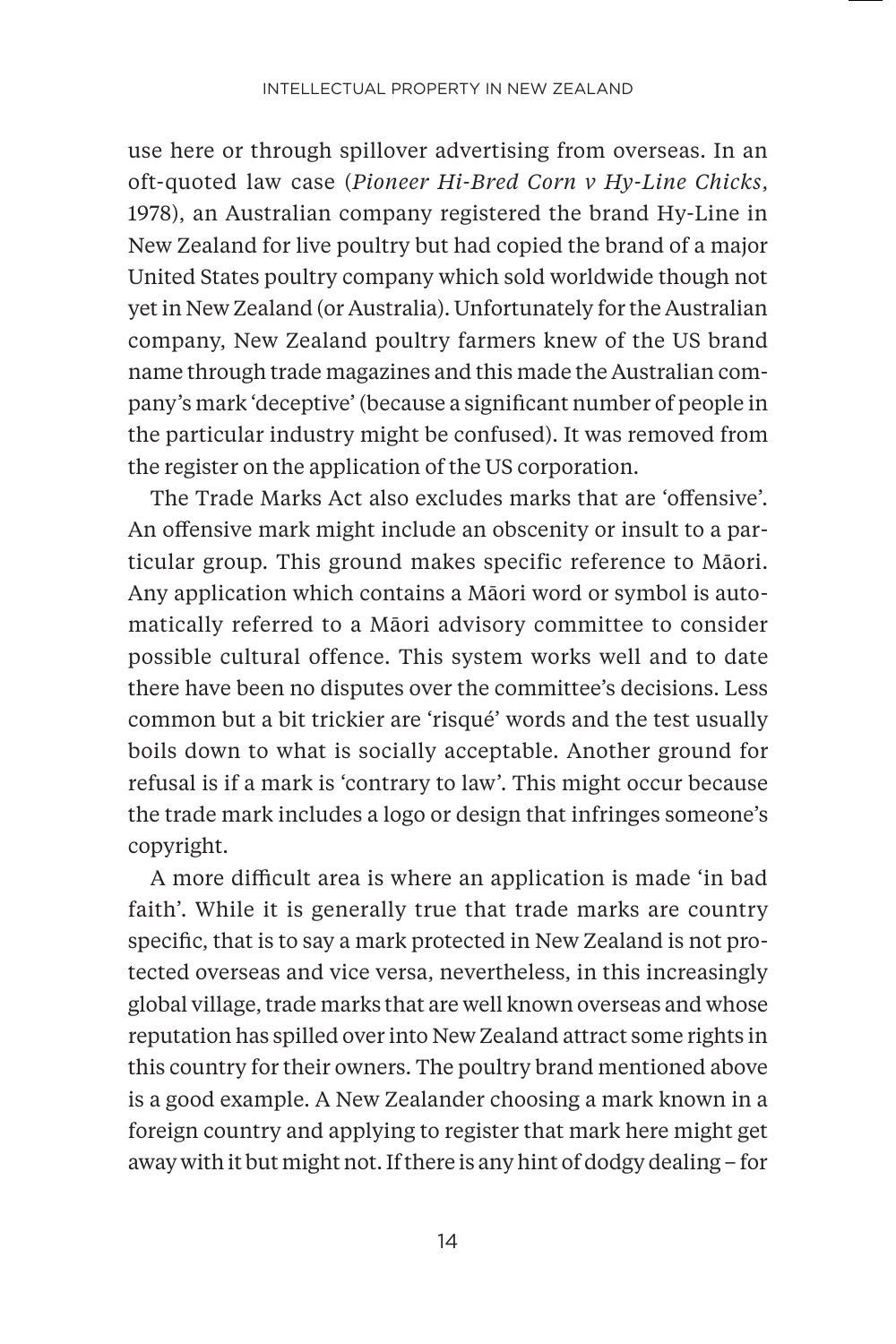#### BRANDS

instance, the applicant has had discussions with the foreign trade mark owner – then such an application might be said to be made in bad faith. Similarly, companies who register trade marks that they think competitors might want to use one day in New Zealand (called 'stockpiling') but which the registering company doesn't itself intend to use can be caught out by this objection. The bad faith ground is a catch-all for any form of sharp practice.

A more common 'absolute' objection by IPONZ is that the mark is not sufficiently distinctive in relation to the goods or services but is a word that is descriptive in some way and ought to be left free for others to use. This is a longstanding ground for objection, summed up in 1909 by an English judge in the case of *Joseph Crosfield* who said that:

*Wealthy traders are habitually eager to enclose part of the great common of the English language and to exclude the general public of the present day and the future from access to the enclosure.*

The usual problem lies in choosing words which contain some laudatory or descriptive reference. For instance, you could not register 'Best' or 'Perfection' for almost anything. Nor could you register 'Auckland' on its own for almost anything. Both would be unfair to other traders. While 'Auckland' might fail to pass muster, if you were wanting to register a trade mark for fresh tropical fruit you might be able to use the word 'Antarctica' – perhaps not a very good marketing choice but perfect for passing the distinctiveness test in trade mark law.

Generic marks or those which are common to a trade or industry face the same problem. A red, white and blue barber's pole, for instance, could not be registered for a hairdresser's shop. Nor could a drawing of a sheaf of wheat for bread or stars for hotel accommodation.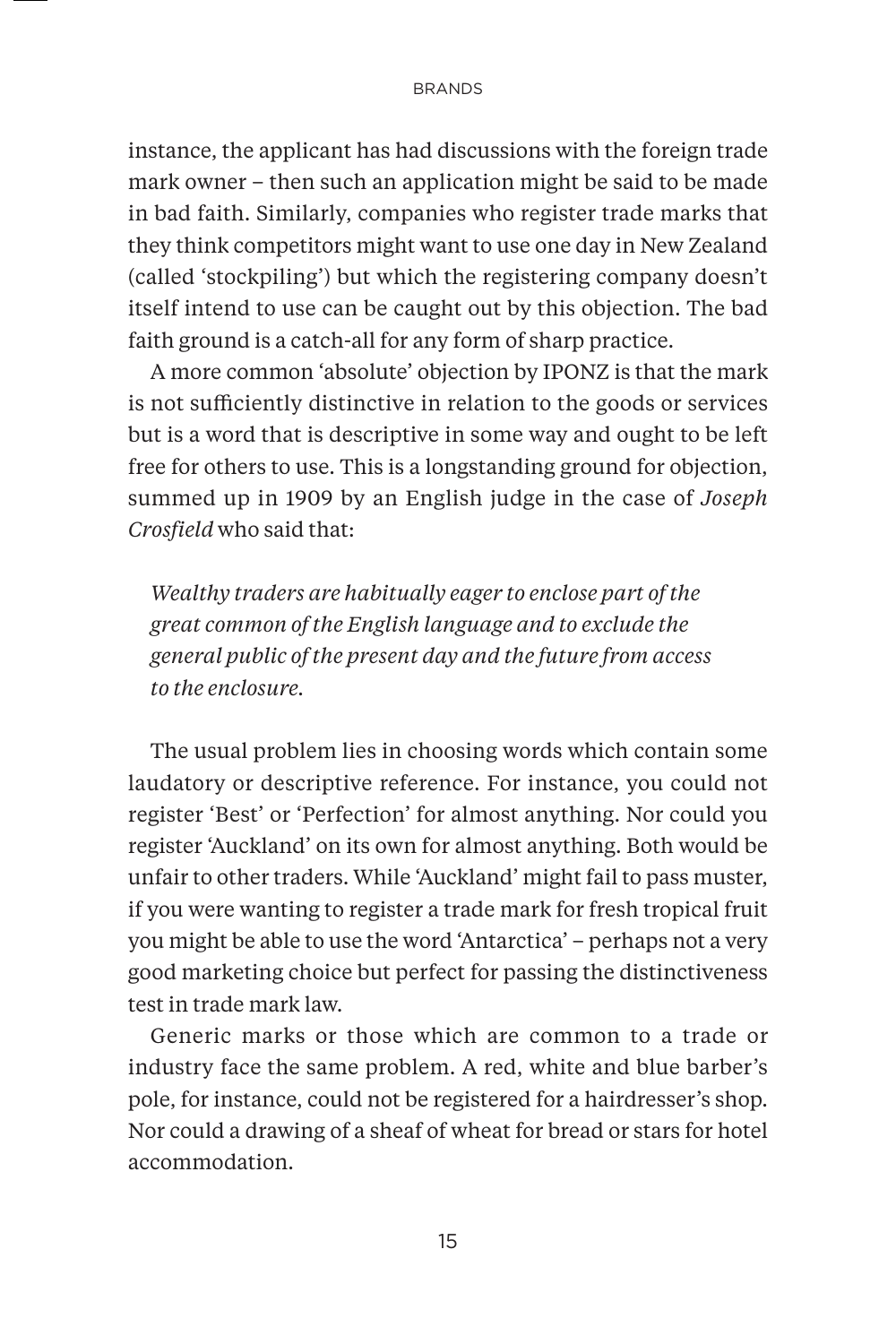There is a way round an objection that a mark is too descriptive of the goods and services. If the mark has been used a long time so that consumers have got accustomed to associating the name with a single source (who is the applicant for registration) then it might get accepted if evidence of this acquired distinctiveness is filed at IPONZ.

#### *Conflicts with earlier marks*

IPONZ also carries out a check for conflicting marks. This is the second key area for objection. Is there a confusingly similar mark already registered (or applied for earlier) for the same or similar goods or services? If so, that trade mark has priority and the new application will be rejected.

If you have coined a new trade mark you should always check on the IPONZ database first whether there are any other marks already registered or applied for that might be in conflict with your application. It's best to get professional help because if that search is not done properly the consequences can be nasty. Not only will the trade mark be refused but once your mark is used a lawyer's letter alleging infringement may quickly appear in your in-box. It is also sensible in the case of a new brand to carry out a check in the industry for any similar marks in use that may not be registered but which have common law rights (discussed later). Even if your mark is already being used it may still be a good idea to carry out an IPONZ search for similar registered marks that may not have been noticed.

If the IPONZ examiner locates a conflicting mark – and they often do – the compliance report will give particulars. The applicant can try to overcome these objections by arguing that the respective marks are not confusingly similar and/or that the goods or services are not the same or similar. The law in this area boils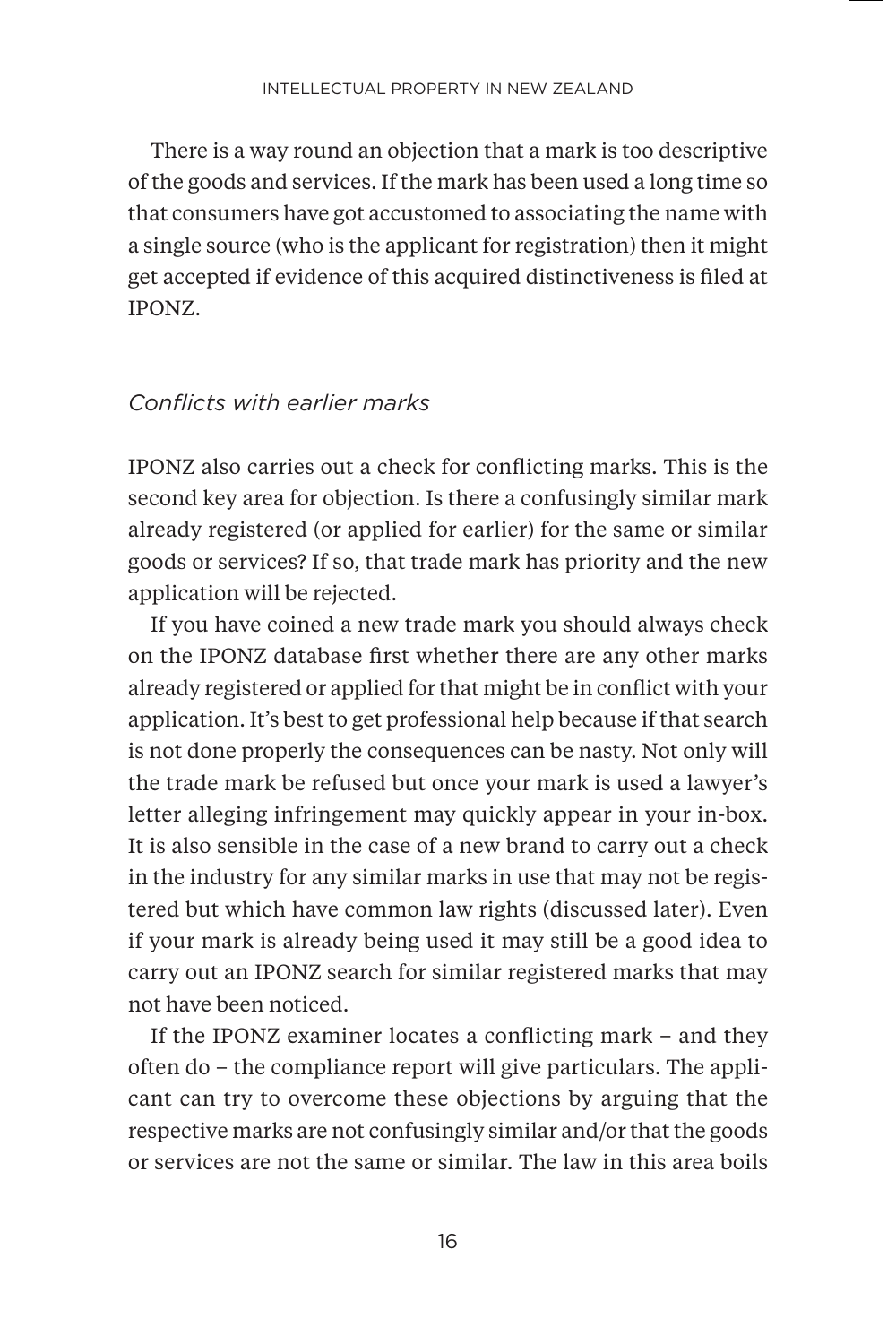down to whether or not relevant consumers would be confused by the two trade marks.

Where the two marks (the one being applied for and the one already registered or filed earlier) are identical and the goods or services are the same then the application will be denied. However, if the marks are merely 'similar' and/or the goods or services are also only 'similar' then IPONZ may argue (and in court if it gets that far) that a substantial number of consumers would likely be confused by the two marks. It is not necessary to prove that people actually have been confused, although this helps; the issue is whether there is a real likelihood that this would happen.

The judges have come up with a number of common sense tests to decide whether consumers are likely to be confused. These tests are used when IPONZ looks at a new application to register a trade mark that raises a conflict, in an 'opposition' proceeding (see under *Registration* below) and also when someone is sued for infringing a registered mark. Essentially, the comparison between marks is strictly mark for mark and doesn't take account of surrounding material (unlike passing off, discussed later). Do the respective marks look and/or sound the same? Are the goods or services the same or similar?

A common test is to ask if a consumer with 'imperfect recollection' would be confused or misled by the two trade marks. Consumers will often leave a shop with just a vague recollection of the particular trade marks, perhaps recalling the beginning of the mark or its most unique syllable or element. If enough consumers with such imperfect recollection are likely to be confused then the two marks are in conflict.

Another approach is to ask if the ideas in each mark are too similar. If closely sounding names for products are in fact expressing very different ideas, then they may be sufficiently distinct. Partly based on this factor, and by a close margin, the Privy Council in London (at the time New Zealand's final court of